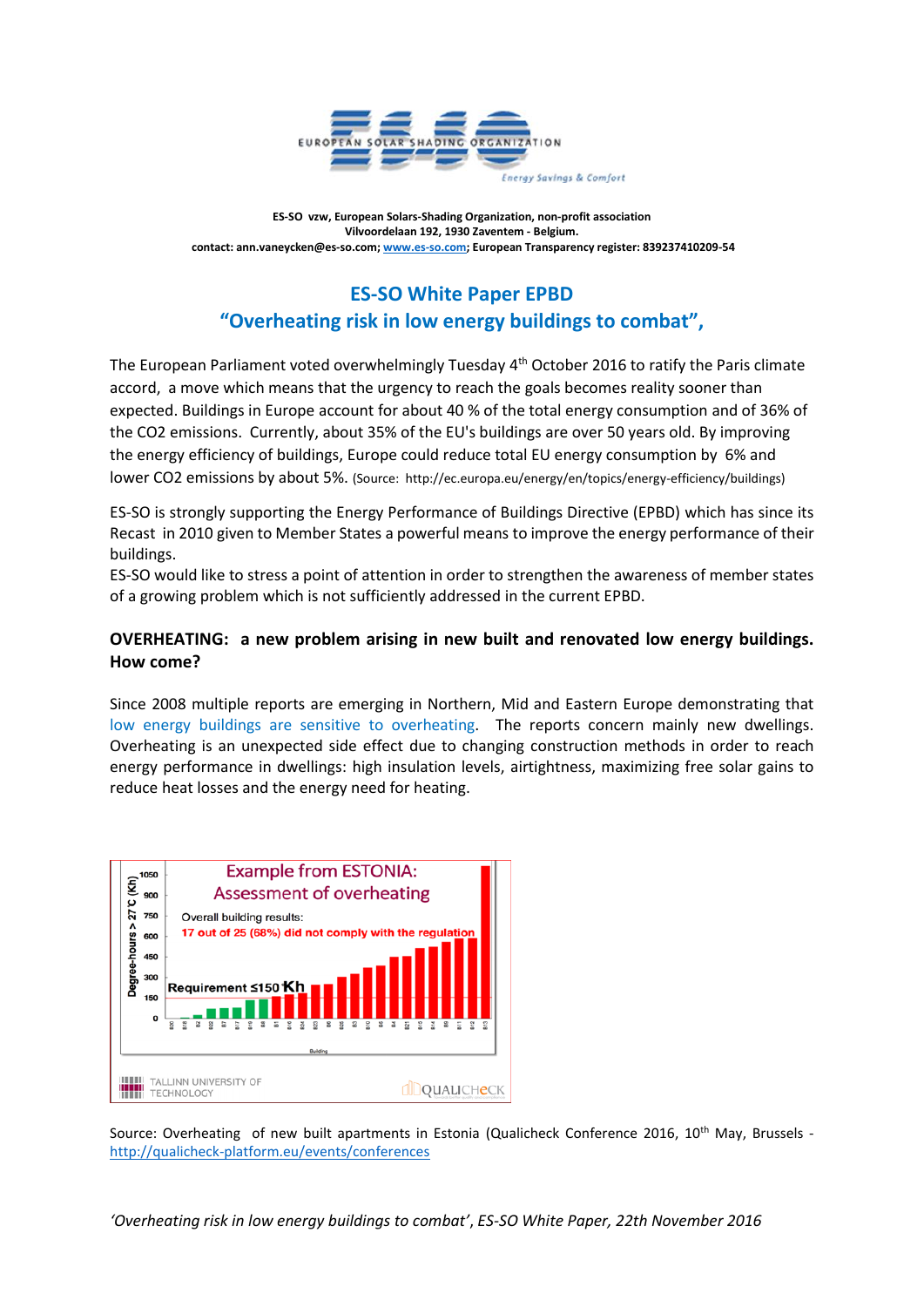Overheating does not only have the effect of increased thermal discomfort and use of energy but also can cause serious health problems, especially to the more sensitive population groups.

|          | EU-Statistics on Income and Living Conditions (EU-SILC)                 |        |                                        |                                                                                         |  |
|----------|-------------------------------------------------------------------------|--------|----------------------------------------|-----------------------------------------------------------------------------------------|--|
|          | <b>Issues related to indoor comfort</b><br>(EUROSTAT, EU-SILC database) | (2014) | <b>Affected number</b><br>of Europeans |                                                                                         |  |
|          | Leaky roof, dampness, rot                                               |        | 80 million                             |                                                                                         |  |
|          | Unable to keep dwelling warm in winter                                  |        | 50 million                             |                                                                                         |  |
|          | Unable to keep dwelling cool in summer                                  |        | 100 million                            |                                                                                         |  |
|          | Environmental pollution in neighbourhood                                |        | 70 million                             |                                                                                         |  |
|          | Daylight                                                                |        | 30 million                             | images/Murat Benioglu<br>images/Simon Cataudo<br>lia/Camihesse<br>images/Radosaw Grabow |  |
| © ECOFYS | Dr Andreas H. Hermelink<br>20/04/2016                                   |        | sustainable energy for everyone        | 0000                                                                                    |  |

Source: Ecofys 2014-2016: 100 million Europeans are unable to keep their dwelling cool in summer

(i) Scientific reports stress that due to the progressing global climate change the risk of overheating will occur even more, not only in high summer but also in shoulder seasons. They also predict that the risk of active cooling in developed countries will explode by up to 150 % by 2050 pushing up the price of energy and peak energy problems.

**(i) Scientific and policy publications underline the importance of shading to combat overheating; [www.es](http://www.es-so.com/news)[so.com/news](http://www.es-so.com/news) , among which**

--------------------------------------------------------------------------------------------------------------------------------------

- "**Technology Road Map**", by IEA-International Energy Agency, 2013: energy consumption for cooling will increase by 150% in 2050 in Europe (increasing risk of energy peak power problems). Highly insulated windows and dynamic solar control, daylighting are crucial in transforming into NZEB buildings. Solar shading in Europe is a mature technology;
- "**The Comfort Houses** Measurements and analysis of the indoor environment and energy consumption in 8 passive houses 2008-2011" and recent investigations by Aalborg university in Denmark: 'NZEB have an increased need for cooling to combat overheating, even in low seasons, due to high insulation and airtightness. Solar shading is one of the most energy efficient solutions available for solar and daylight control (dynamic façade)'.
- "**Indoor air quality, thermal comfort and daylight, Analysis of residential building regulations"**, BPIE Report 2015: 'Today still, between 50 and 125 million Europeans suffer from cold in winter (bpie.eu/fuel\_poverty.html). However, there is an increasing risk of overheating which also has to be addressed. Thermal comfort should therefore be acknowledged in building regulations and the use of simple and efficient measures, e.g. solar shading, solar protective glazing and ventilative cooling should be encouraged'.

*'Overheating risk in low energy buildings to combat'*, *ES-SO White Paper, 22th November 2016*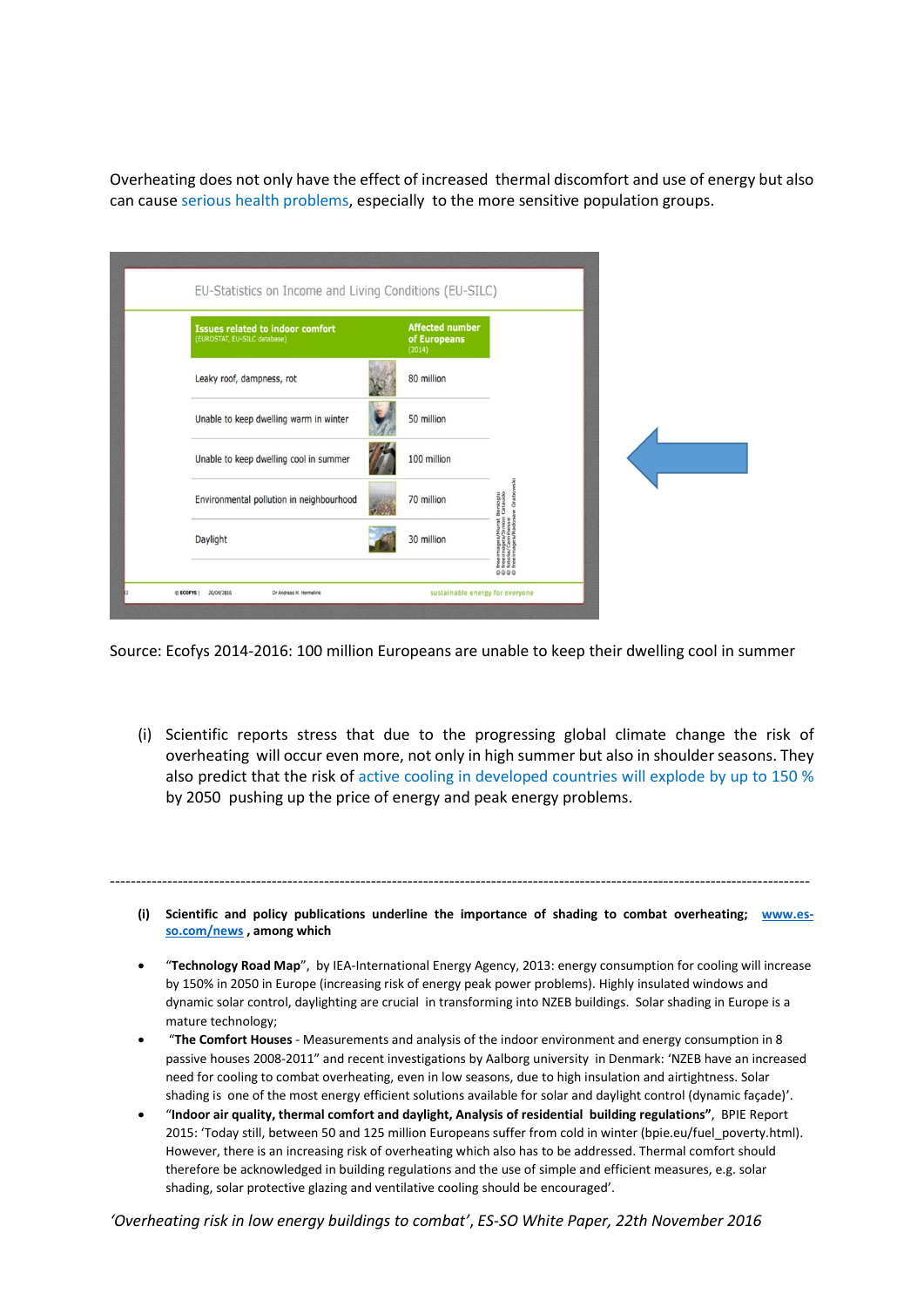### **EPBD 2010 on overheating, what does it say ? - recital 9, 25 and annex 1,3,g :**

"*Recital 9*: the energy performance should be calculated on the basis of … and that includes in addition to thermal characteristics other factors that play an increasingly important role, such as … passive heating and cooling elements, shading, adequate natural light.

*Recital 25*: priority should be given to strategies which enhance the thermal performance of buildings during the summer period. To that end, there should be focus on *measures which avoid overheating*, such as *shading and sufficient thermal capacity in the building construction, and further development and application of passive cooling techniques*.

*Annex 1,3,g*: the methodology shall be laid down at least taking into consideration the following aspects such as passive solar systems and solar protection".

## **ES-SO comments and recommendation:**

Above cited European reports clearly demonstrate that the current "considerations" in the EPBD are not sufficiently addressed to member states to take the risk of overheating seriously into account. As new buildings make up only 1-1,5% of the yearly building stock, member states will increasingly focus on renovation of the building stock to become energy efficient, hereby following the same measures as increased insulation and airtightness of the building envelope. The overheating risk will therefore also occur in renovated dwellings.

The overheating risk in new built and renovated buildings will change the energy need for heating into more energy needed for cooling.

Reducing the need for cooling will become equally important as the need for heating. Therefore:

### **I. An explicit article on overheating has to be included in the EPBD review:**

- A universally accepted definition of overheating in dwellings should be adopted, and member states should develop in the national building code robust national thresholds for dealing with overheating in new build and renovation for use by planners, designers, builders and authorities.
- In low energy buildings the cooling load has to be considered as equally important as the heating load and this for both summer and winter conditions.
- The evaluation of the risk of overheating in new and renovated buildings/dwellings shall be done not only at overall building level but also at individual room level for a situation as built.
- As energy efficiency is priority number one (the cheapest energy is the one you don't use) the building envelope (building shell) has to be considered first (before the use of mechanical systems).
- In the transparent part of the building envelope measures to avoid overheating have to be included among which dynamic (smart) shading to the glazing. Priority shall be given to passive measures such as shading before active cooling can be applied.
- **II. Innovation should be facilitated and acknowledged in EPBD:** compliance should be given to validated actual energy performance data of energy efficiency measures prior to (conservative) default values.